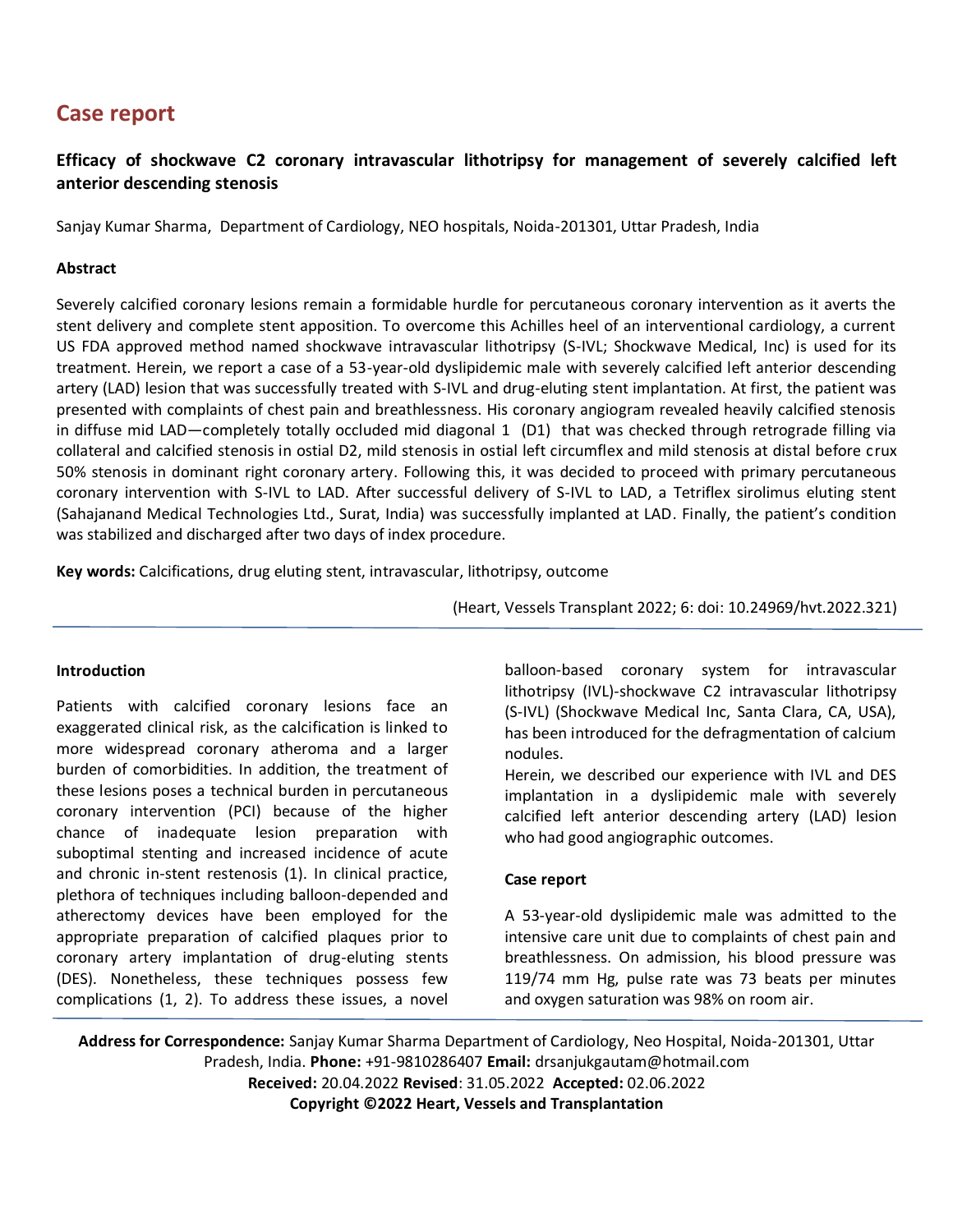

**Figure 1. Coronary angiogram showing A) normal LMCA, B) 90% stenosis with heavy calcification in mid LAD, total occlusion in mid D1, 80% stenosis in ostial D2, C) mild diseases in ostial LCx- normal OM1 and OM2, D) mild diseases at distal before Crux 50% stenosis in dominant RCA- normal PDA/PLV, E) & F) wire was crossed and sequential IVL was done, G) A 3.5 x 24 mm Tetriflex stent was negotiated and deployed, and H) final post stent TIMI flow**

D1- first diagonal, D2- second diagonal, DES- drug eluting stent, IVL- intravascular lithotripsy LAD- left anterior descending artery, LCx- left circumflex artery, LMCA- left main coronary artery, PCI- percutaneous coronary intervention, PDA- posterior descending artery, PLV- posterior lateral vein, OM1- first obtuse marginal artery, OM2 second obtuse marginal artery, RCA- right coronary artery

Echocardiography showed no regional wall motion abnormalities with 60% left ventricular ejection fraction, normal left ventricular or right ventricular systolic function, mild concentric left ventricular hypertrophy, trivial mitral and tricuspid regurgitations (normal pulmonary artery systolic pressure); no aortic regurgitation or aortic stenosis; mitral inflow pattern=A (late (atrial) diastolic transmitral flow velocity)>E (early diastolic transmitral flow velocity), intact inter-atrial septum/inter-ventricular septum; no left atrial or left ventricular clot, no pericardial effusion, and grade Idiastolic dysfunction. Angiogram revealed normal left main coronary artery (LMCA), 80-90% tubular respectively calcified stenosis with heavy calcification in diffuse mid LAD — 100% completely totally occluded mid diagonal 1 which was checked through retrograde filling via collateral and 80% calcified stenosis in ostial diagonal 2, mild stenosis in ostial left circumflex (LCx)  $$ normal obtuse marginal branches (OM1 and OM2), mild stenosis at distal before crux 50% stenosis in dominant right coronary artery, and normal posterior descending artery (PDA)/posterior lateral vein (PLV). Following this, it was decided to do primary PCI with IVL to LAD. The

LMCA was engaged with EBU guide catheter, and the LAD was crossed with BMW guide wire. Then, it was decided to proceed with IVL to assist adequate preparation of the calcified LAD lesion.

The lesion was predilated with non-compliant balloon (2.5×12 mm; 12 atm) that allowed a successful delivery of the shockwave C2 catheter (3.5×12 mm) to LAD. Following shockwave IVL, a 3.5x24 mm Tetriflex sirolimus-eluting stent (Sahajanand Medical Technologies Ltd., Surat, India) was negotiated and deployed at LAD. Post dilation was done with a 3.5 x10 non-compliant balloon at 22 atm. TIMI III flow of the related artery was achieved without residual stenosis. Patient was then hemodynamically stable throughout the procedure and discharged after two days of index procedure.

#### **Discussion**

The optimal coronary stent implantation remains a problem in the patients with severe calcifications. Proper lesion preparation prior to stenting is essential to minimize severe procedural issues.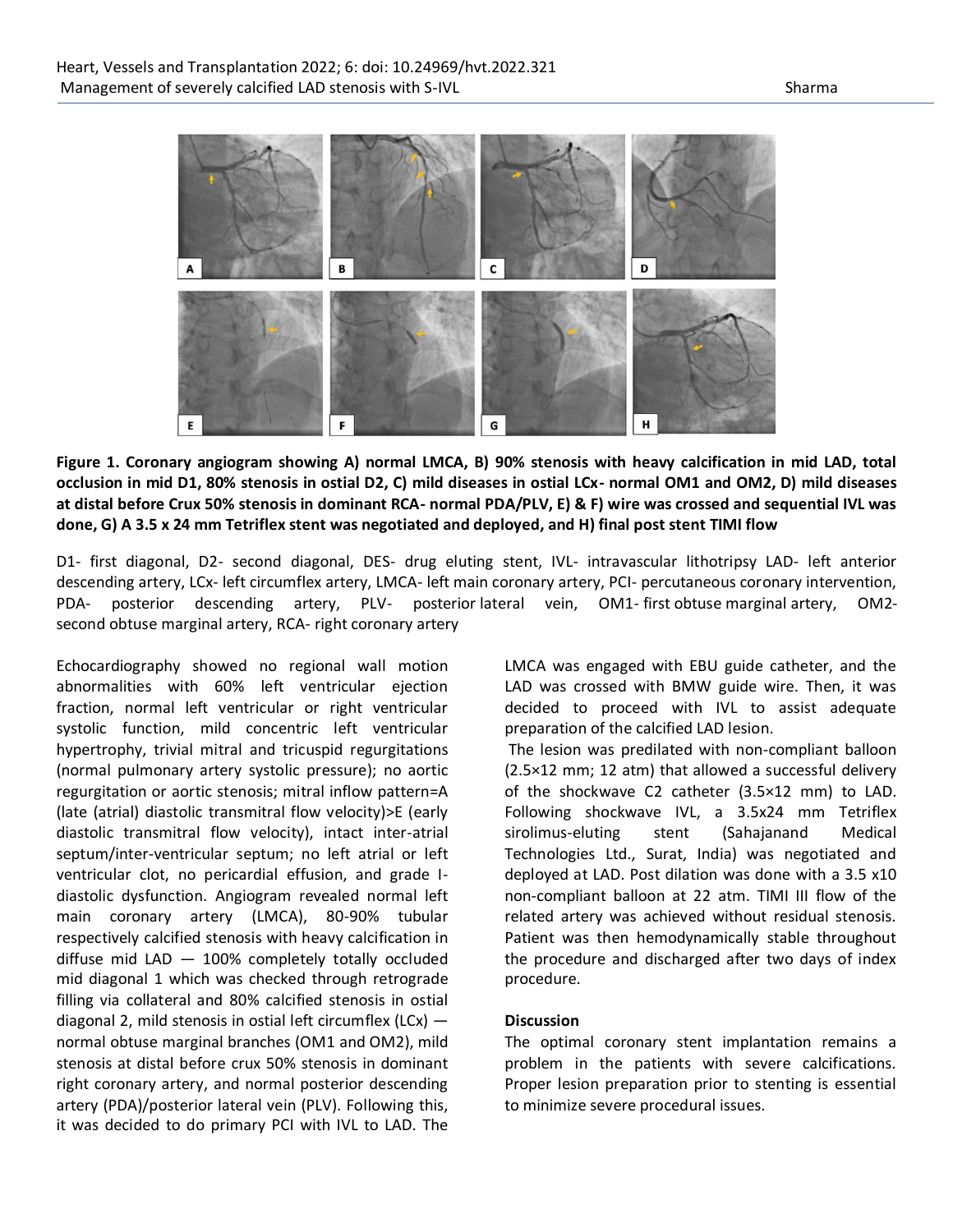

#### **Figure 2. Potential use of intravascular lithotripsy**

IVL- intravascular lithotripsy, LMCA - left main coronary artery, LM - left main

The non-compliant, scoring or cutting balloon and rotational atherectomy are used to dilate calcified lesion in clinical practice; nevertheless, these modalities are occasionally constrained by inadequate stent expansion and apposition (3, 4). The S-IVL has been proved to be superior to aforementioned conventional modalities for the treatment of coronary artery calcifications (4).

The S-IVL produces pulsatile sonic pressure waves that are converted to mechanical energy via a balloon inflated in the coronary vessel, which may alter vascular calcium by inducing calcium fractures, thereby permitting appropriate stent expansion (5). The S-IVL offers following benefits when compared to traditional atherectomy:

1) This device does not necessitate specific training because it is delivered similar as standard catheterbased PCI.

2) S-IVL, being a balloon-based device, may lower the peril of atheromatous embolization.

3)Modification of calcified plaque with the aid of S-IVL is not affected by the guidewire bias. Sonic pressure waves produced by this device are equally spread throughout the lithotripsy emitter, tackling calcified lesion regardless of its circumferential existence.

4) In contrast to traditional balloon technology that relied on high-static barometric pressure for vessel

preparation, the S-IVL provides circumferential ultrashort pulses of high-intensity acoustic energy that could last less than two μs in a balloon inflated at low pressures, leading to reduce mechanical vascular trauma and offers appropriate and efficient circumferential modification of calcific atheroma.

5) S-IVL may allow the side-branch protection with the help of a guidewire, avoiding the likelihood of wire entrapment or severing that can emerge while using rotational or orbital atherectomy (6, 7).

However, the S-IVL possess a few complications that are categorized into two categories: a) procedural complications (slow flow, lack of reflow, distal embolization, perforation, and arterial dissection), and b) post-procedural complications (major cardiac adverse events (MACE) include death, myocardial infarction, and coronary revascularization) (8).

The safety and feasibility of S-IVL for remodeling of severely calcified coronary vessels was validated by Disrupt Coronary Artery Disease (CAD) I study (6), Disrupt CAD II study (7), Disrupt CAD III study (9), Disrupt CAD IV study (IV) (10) and Lower-Silesia Shockwave Registry (LSSR) (2). The outcomes of these studies and registry exhibited that the lithoplasty balloon-based therapy resulted in 98% device success and facilitated 100% stent delivery with low rates of significant adverse cardiac events and minor vascular sequelae.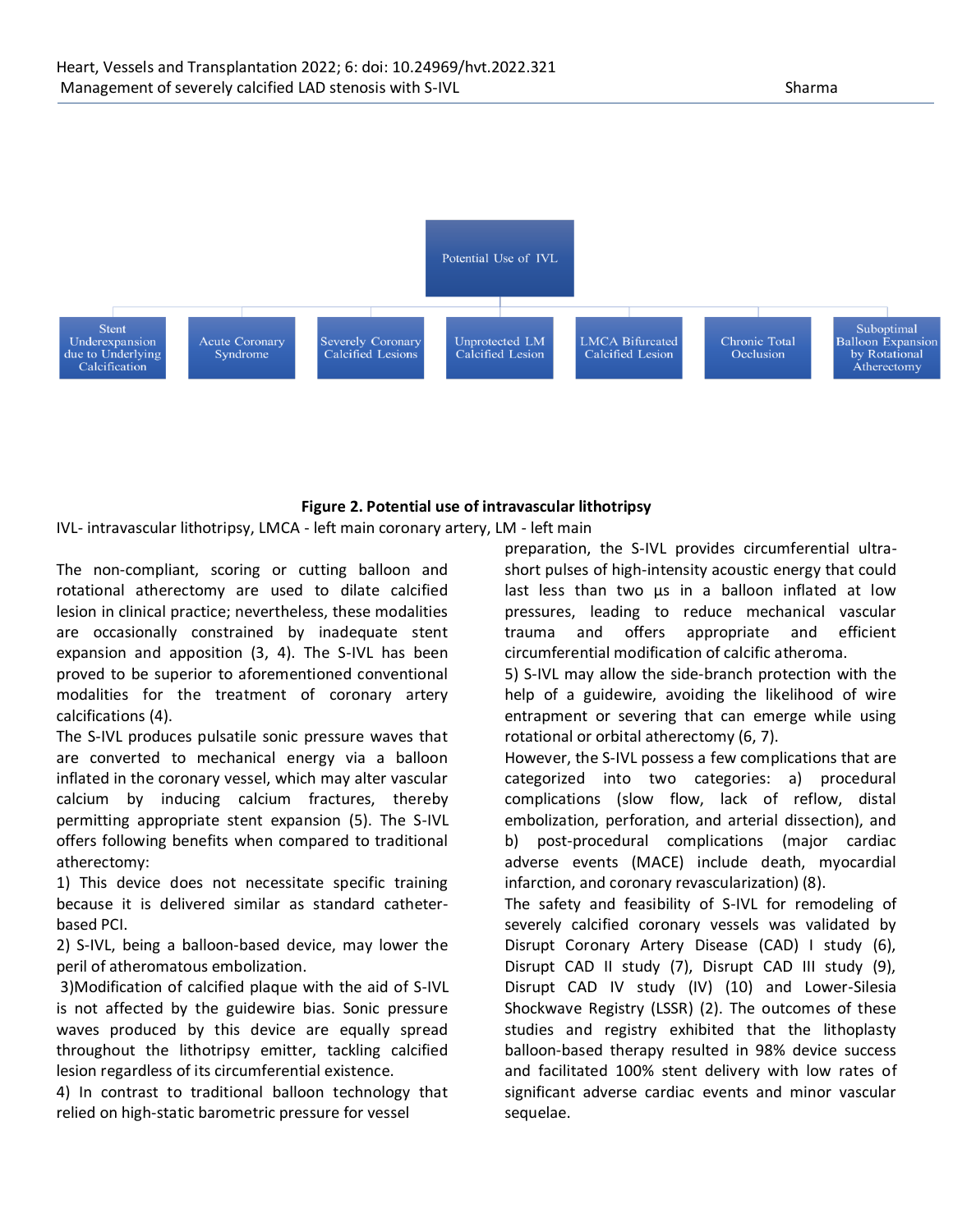Despite overwhelming clinical evidence with promising outcomes, there is a lack of convincing clinical evidence in the Indian context. To the best of our knowledge, this is the first case of severely calcified stenosis of LAD lesion successfully treated with S-IVL in dyslipidemic Indian patient. Previous researchers had found that coronary artery calcification worsens with age and is more frequent in men than in women. In addition, people with dyslipidemia are more likely to develop coronary artery calcification (11), which is in consistent with our case. The higher incidence of dyslipidemia in India may be related to the lack of information about the significance of exercise, poor diet habits, and limited access to healthcare and genetic susceptibility. Furthermore, S-IVL outperformed the conventional approaches with its improved clinical success rates in the event of stent under expansion (12, 13). Legutko et al. also performed successful S-IVL for a severely calcified and undilatable LAD lesion in a patient with recurrent myocardial infarction (4). Similarly, Pineda et al. discovered that the efficacy of S-IVL for the treatment of severely calcified LAD stenosis was confirmed in optical coherence tomography (OCT), which showed a considerable increase in acute area gain and satisfactory stent expansion (14). However, in the present case, due to the unavailability of intravascular ultrasound or OCT at our center, we had not performed any advanced invasive imaging modality after S-IVL.

Moreover, S-IVL was demonstrated to be feasible approach for treating femoroiliac stenosis and allowing the introduction of a transfemoral Impella CP (15). The potential use of S-IVL is delineated in Figure 2.

Thus, in line with all previous studies, our case has shown that S-IVL may be an appealing modality for the management of severely calcified complex lesions, specifically in the context of increased calcified burden in the elderly population.

## **Conclusion**

This case illustrates an example of successful S-IVL to facilitate stent expansion in a dyslipidemic patient with severely calcified LAD stenosis.

**Ethics:** Written patient consent form was obtained. **Peer-review:** internal **Conflict of interest:** None to declare **Authorship:** S.K.S. has contributed to the preparation of manuscript and management of patients

## **Acknowledgement and funding:** None to declare

#### **Reference**

1.Perfetti M, Fulgenzi F, Radico F, Toro A, Procopio A, Maddestra N, et al. Calcific lesion preparation for coronary bifurcation stenting. Cardiology J 2019; 26: 429-37.

2.Rola P, Włodarczak A, Kulczycki JJ, Barycki M, Furtan Ł, Szudrowicz M, et al. Feasibility of the intravascular lithotripsy in coronary artery disease. Short-term outcomes of the Lower-Silesia Shockwave Registry. Kardiol Pol 2021; 79: 1133-5.

3.Dobrzycki S, Reczuch K, Legutko J, Pawłowski T, Grygier M, Ochała A, et al. Rotational atherectomy in everyday clinical practice. Association of Cardiovascular Interventions of the Polish Society of Cardiology (Asocjacja Interwencji Sercowo-Naczyniowych Polskiego Towarzystwa Kardiologicznego—AISN PTK): Expert opinion. Kardiol Pol 2018; 76: 1576-84.

4. Legutko J, Niewiara Ł, Tomala M, Zajdel W, Durak M, Tomaszewski P, et al. Successful shockwave intravascular lithotripsy for a severely calcified and undilatable left anterior descending coronary artery lesion in a patient with recurrent myocardial infarction. Kardiol Pol 2019; 77: 723-5.

5.Dini CS, Tomberli B, Mattesini A, Ristalli F, Valente S, Stolcova M, et al. Intravascular lithotripsy for calcific coronary and peripheral artery stenoses. EuroIntervention 2019; 15: 714-21.

6.Brinton TJ, Ali ZA, Hill JM, Meredith IT, Maehara A, Illindala U, et al. Feasibility of shockwave coronary intravascular lithotripsy for the treatment of calcified coronary stenoses: first description. Circulation 2019; 139: 834-6.

7.Ali ZA, Nef H, Escaned J, Werner N, Banning AP, Hill JM, et al. Safety and effectiveness of coronary intravascular lithotripsy for treatment of severely calcified coronary stenoses: the disrupt CAD II study. Circulation: Cardiovascular Interventions 2019; 12: e008434.

8.Sattar Y, Ullah W, Virk HUH, Doshi R, Rauf H, Desai H, et al. Coronary intravascular lithotripsy for coronary artery calcifications-systematic review of cases. J Community Hosp Intern Med Perspect 2021; 11: 200-5.

9.Hill JM, Kereiakes DJ, Shlofmitz RA, Klein AJ, Riley RF, Price MJ, et al. Intravascular lithotripsy for treatment of severely calcified coronary artery disease. J Am Coll Cardiol 2020; 76: 2635-46.